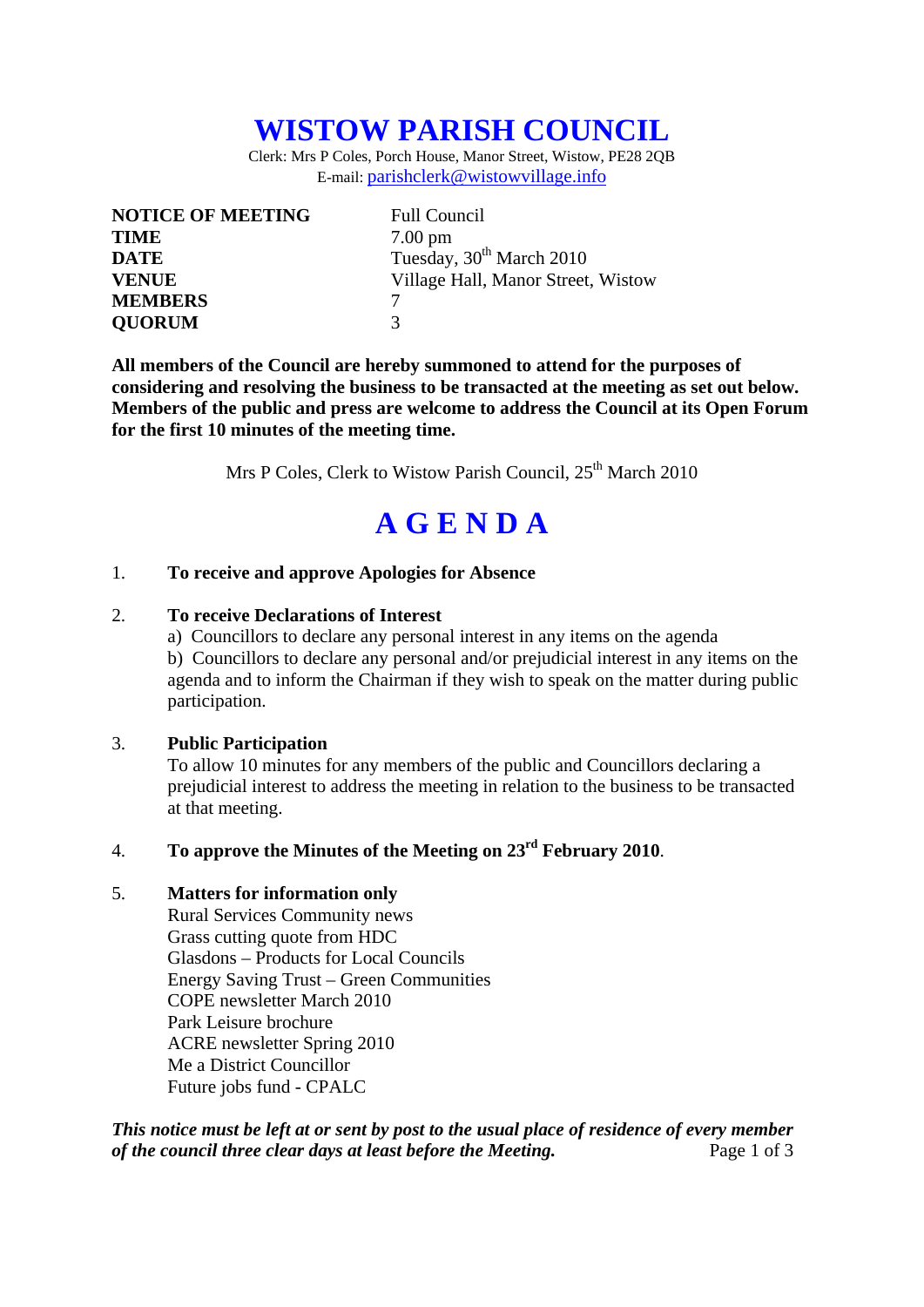#### Page 2

#### 6. **Community Liaison Officer**

Any Police or Crime issues to be discussed? Neighbourhood Forum confirmed for 20<sup>th</sup> April at Ramsey Community Centre at 7pm ANPR day,  $12^{th}$  March, report on success rates

#### 7. **To receive reports from County and District Councillors**

Mr V Lucas Mr P Bucknell Mr P Ward

#### 8. **Finance**

a) to approve the Financial Statement b) to approve payment of outstanding amounts : Mrs P Coles – November salary (rates as per minute no. 8e of the meeting dated the  $15/12/09$  £320.55 HDC Estates management rent for Playing Field  $\pounds 100.00$ CCC Streetlighting and maintenance £ 684.16  $RP$  and SD Burton – allotment hedge cutting  $£1116.25$ Cambridge Water – cemetery stand pipe  $\epsilon$  15.14 Leisure Logs – installation of pathway £3784.68 Leisure Logs – installation of extra pathway  $£1880.00$ c) to review cash flow and resolve anticipated issues £15,200 received from Playfunding grant d) discuss and agree on earmarked funds to be carried over to the next financial year Earmarked funds consist of residue of £5,000 for playground £1500 for Parish Plan maters £300 grant from Parish Path Partnership £700 training fund £200 allocated from salt spreaders to bins

#### 9. **Correspondence**

Verbal response from Stagecoach following our letter of 1/2/10 Response from Mrs Barker regarding funds and equipment from Youth Club CCC – Village grass cutting contribution asking for acceptance and invoice Audit Papers from Moore Stephens Email from Paul Turner regarding the clock and other matters Email from Mrs Walker offering support to village shop EACH asking for a donation and invitation to Open Day HDC – Local Development Framework Consultation

#### 10. **To consider any Planning Applications received**  None received

*This notice must be left at or sent by post to the usual place of residence of every member of the council three clear days at least before the Meeting***.** Page 2 of 4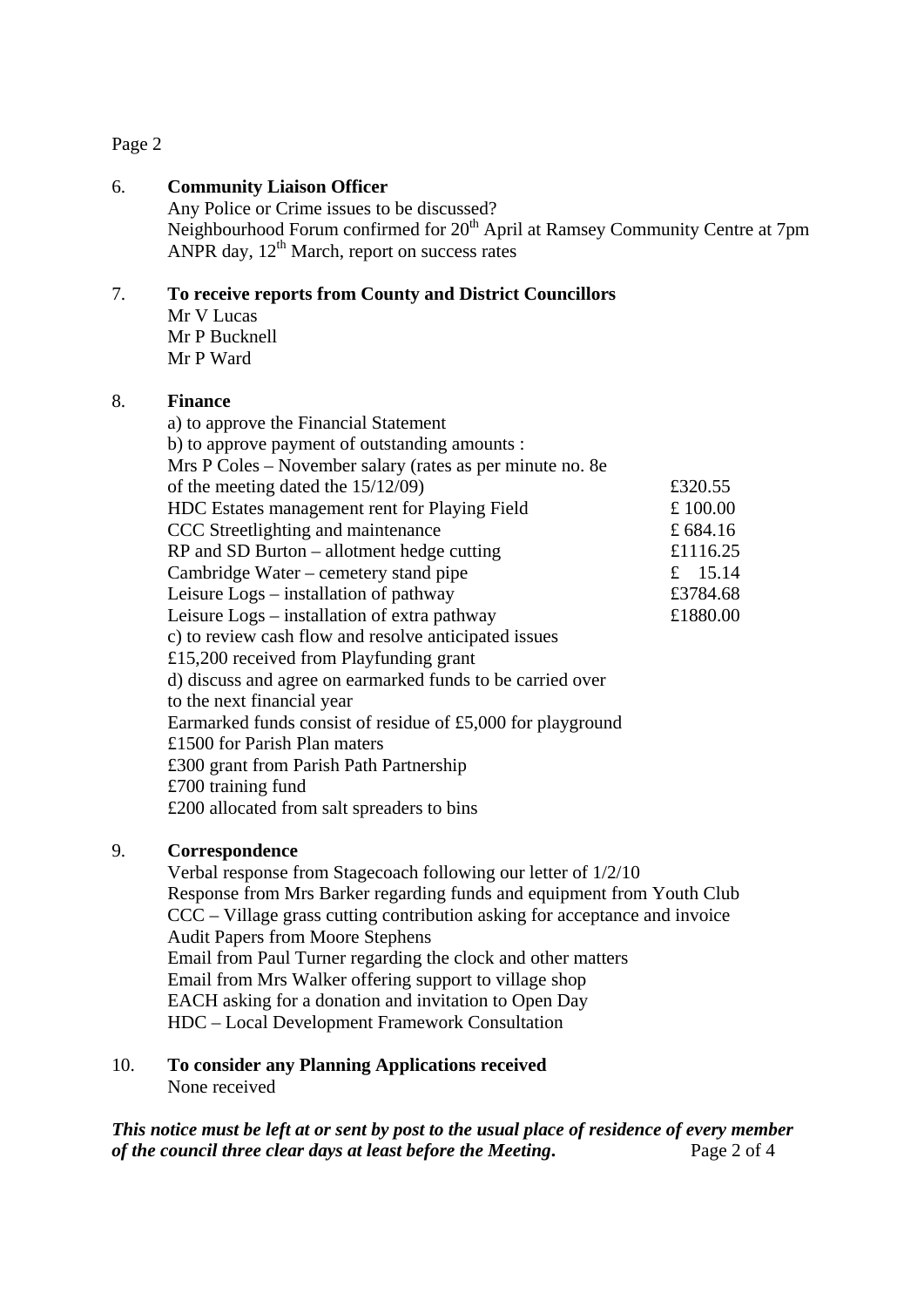#### Page 3

#### 11. **Review of Parish Plan with Cambridgeshire Acre**

To discuss and review the Parish Plan and to determine the next step and timetables.

#### 12. **Wistow In Bloom**

A new committee has been formed and Mrs Telling will attend to discuss their plans for the village planting.

#### 13. **Standing Orders and Financial Regulations**

To resolve that service of summons on councillors confirming the time, date, venue and the agenda for a meeting by delivery or post at their residences at least 3 clear days before a meeting is not expedient, therefore to electronically serve on councillors a summons confirming the time, date, venue and the agenda of a meeting of the Council and a meeting of a committee and a subcommittee at lease 3 clear days before the meeting provided any such email contains the electronic signature and title of the Proper Officer.'

To approve and adopt Standing Orders and Financial Regulations

#### 14. **ROSPA Report/Safety Inspection of Playground**

Following the completion of works at the Playground, a safety inspection should be arranged and any outstanding work from previous inspection completed. Three quotations have been received for the inspections.

## 15. **OPEN MEETING TUESDAY 27TH APRIL 2010**

Confirm arrangements for open meeting and allocate delivery of reports.

### 16. **ELECTIONS 6TH MAY 2010 OR 27TH MAY 2010**

Review of paperwork and arrangements

#### 17. **Parish Plan Action Plan Working Parties Feedback and Updates**

Firstly to discuss review of Parish Plan and timetable for update. Cambridge Acre can offer advice on how to proceed with review. a- Traffic and Road Issues Ms Rice/Ms Robinson/Mr Carter Harris Lane – report on ditch issues and letter from Luminus Raveley Road update b- Litter Ms Robinson c- Countryside Mr Cook/Mr Carter Update on waymarkers and meeting with County Paths Partnership Confirmation on course attendance d- Leisure facilities Dr Farrar/Mr Williams Update on playground Update on phone box maintenance costs e- Village Hall Mr Leigh/Mr Cook Planning permission now granted

*This notice must be left at or sent by post to the usual place of residence of every member of the council three clear days at least before the Meeting***.** Page 3 of 4